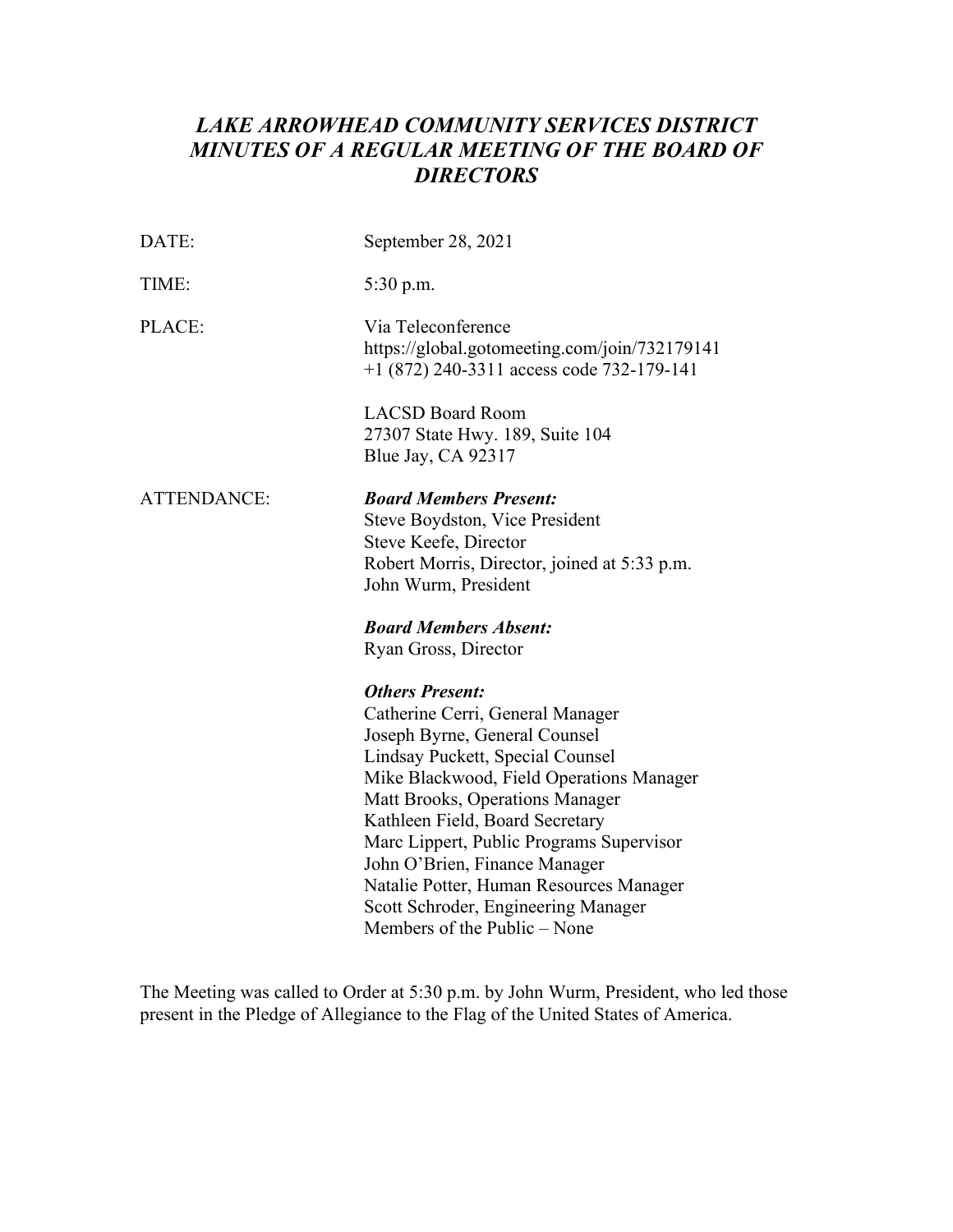# **AGENDA POSTING CERTIFICATION**

Board Secretary Field certified the proper posting of the agenda and called the roll.

# **APPROVAL OF AGENDA**

The Board, by general consensus, approved the September 28, 2021, Regular Board Meeting agenda as presented.

## **PUBLIC COMMENT**

No written or oral public comments were received.

## **AWARD PRESENTATION**

President Wurm presented the Government Finance Officers Association's (GFOA) Distinguished Budget Presentation Award to Mr. O'Brien.

# **CONSENT CALENDAR**

Listed on the Consent Calendar were the following items for approval:

### **1. Approval of Meeting Minutes.**

August 24, 2021 Regular Board Meeting Minutes

Director Keefe **MOVED** and Vice President Boydston **SECONDED** to approve the August 24, 2021, regular Board meeting minutes as presented.

Ms. Field took a roll call vote as follows:

| <b>CARRIED:</b> | AYES:                | Boydston, Keefe, Morris, and Wurm |
|-----------------|----------------------|-----------------------------------|
|                 | <b>NOES:</b>         | <b>None</b>                       |
|                 | <b>ABSTAIN:</b> None |                                   |
|                 | <b>ABSENT:</b> Gross |                                   |

### **INFORMATION AND DISCUSSION ITEMS**

- **2. Departmental Reports.** 
	- **a. Update on the District Corporate Yard, Project No. 177**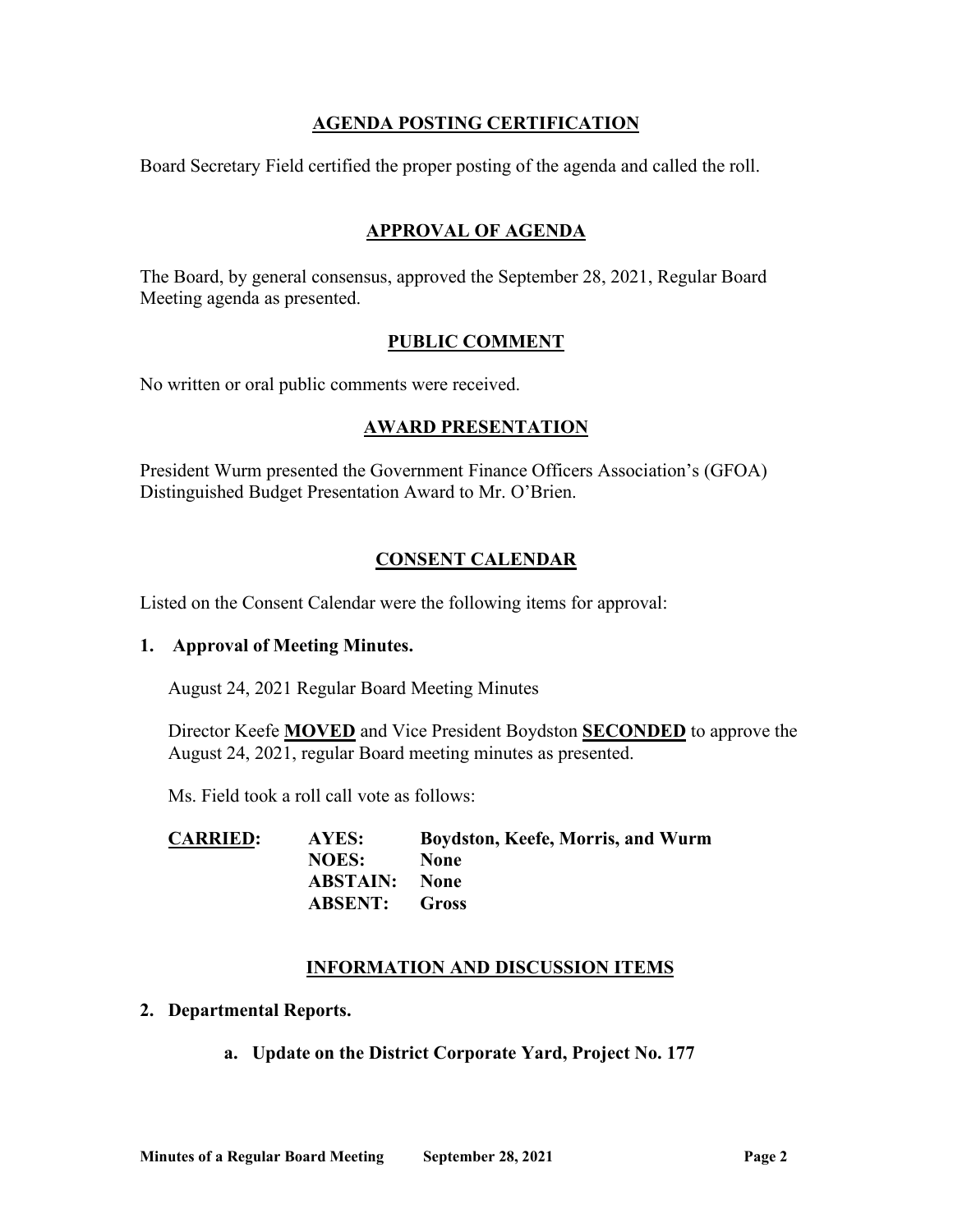Ms. Cerri reported that she received notice today from the County Planning Commission that the District Corporate Yard Project will be on the County Planning Commission's October 7, 2021, agenda. She has not received any opposition to the project and feels that it will pass; adding Mr. Thornton would like to start the project right away.

# **b. Operations Manager's Report**

 Mr. Brooks reported that water consumption, lake draw, wells to system, and CLAWA water purchase were all similar to last year. Starting on October 1, 2021, the District will purchase approximately 140 – 150 acre feet of CLAWA II water, reserving some water for the Spyglass Project. At year-end 2020, 1275 acre feet of water was withdrawn from the Lake. If everything ends similar to last year, after subtracting the 150 acre feet of CLAWA II water, he was anticipating 1125 acre feet Groundwater Well No. 2. Mr. Schroder provided an update on the Blue Jay Groundwater Well, stating that the geohydrologist reported that they drilled down to project was back up and running. Ms. Cerri added, the first pump test, the fracture was up to 35 mpg, and since then, they have found two more fractures. of Lake withdrawal, leaving a portion of the water allotment in the Lake for Lake level. Mr. Brooks responded to questions regarding water usage during 2019. Mr. Brooks also stated that staff was waiting to hear back from the contractor regarding 420 feet, and there were additional issues with equipment breaking. However, the

### **3. District Education Video Presentation.**

 water conservation. Due to the lack of response due to Covid-19, the calendar contests did not happen. The funds were re-deployed to a still image educational one of the challenges is the numerous time-consuming phone calls that Customer Service receives from part-time homeowners. A typical question, for example, was Customer Service to use in answering questions. Mr. Lippert expressed appreciation to Steve Keefe, who provided some drone photos and video. Mr. O'Brien stated in the past; we had the calendar contest to increase awareness on video. He commented that he and Mr. Lippert came up with the whiteboard video to accomplish the same message and answer ratepayer questions. Mr. Lippert stated that why the fixed fees are so much. He added the video might be a good tool for

### 4. General Manager's Report.

 conservation. Lake level was more than six feet low, long-term projections from the State Water Board show a wet December, and January through March 2022 look dry. **Ms. Cerri commented that the water usage decrease in August might be attributed to** the Governor's Order to reduce consumption by 15% and might be claimed for water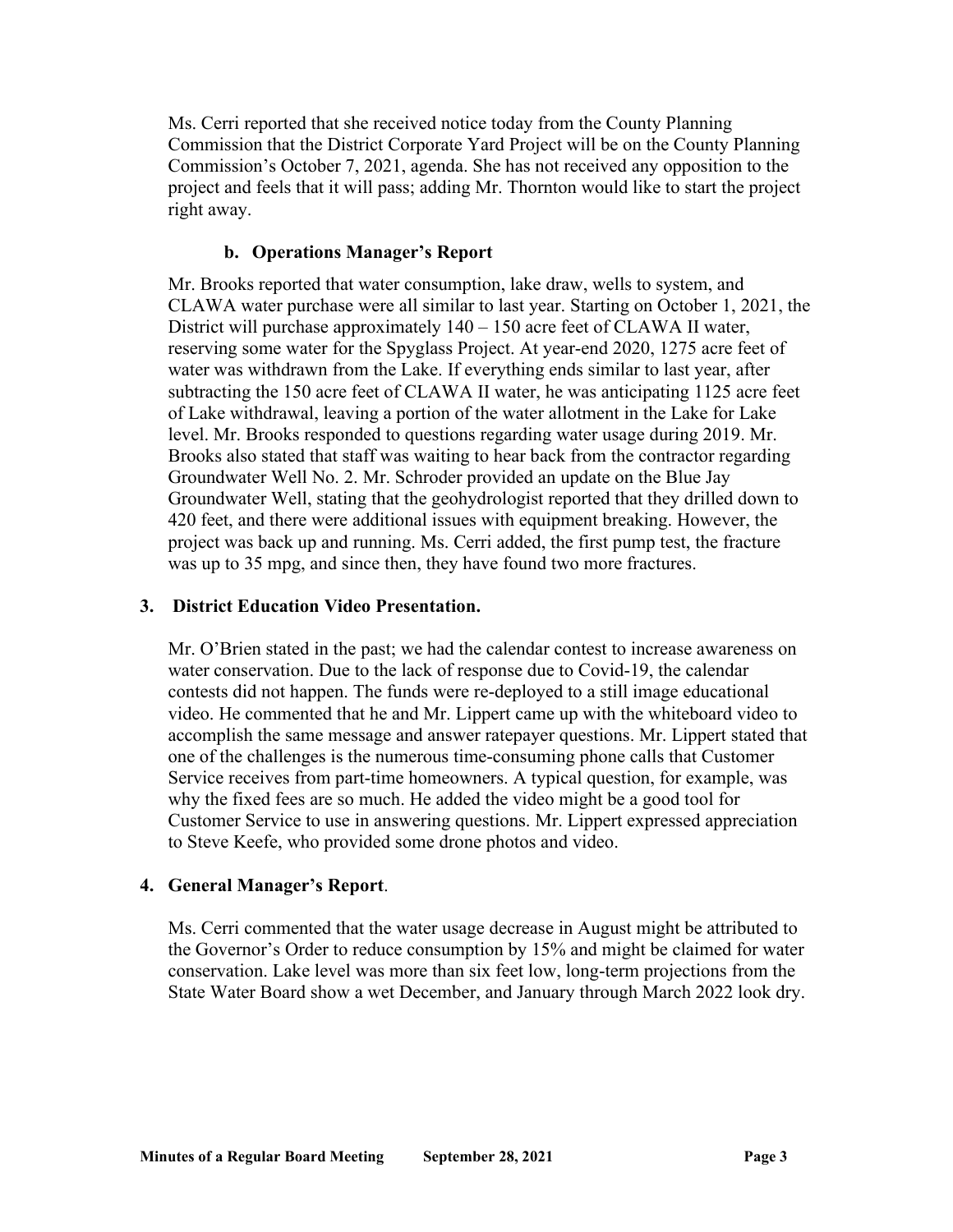## **ACTION ITEMS**

# **5. Consider Approving CalPERS Pension Unfunded Accrued Liability Funding Option.**

 of \$[1,700,000.00](https://1,700,000.00) towards the District's CalPERS Pension UAL to be disbursed as Mr. O'Brien stated that the Unfunded Accrued Liability (UAL) represents the difference between historical projected returns from investments within the District's pension plan versus the actual return on investments. In September of 2019, the Board reviewed and considered several options for paying down the District's UAL. The District decided to make five annual payments of \$1.7 million to pay down the outstanding liability and save a projected \$[13,680.00](https://13,680.00) in interest. Mr. O'Brien pointed out several broader economic matters that appeared since the last payment, which included economic consequences related to the Covid-19 virus, a slight uptick in payment delinquencies offset by an increase in consumption, and rising costs. CalPERS fiscal year 2020-21 investment returns were in excess of its stated discount rate of 7%, the discount rate applied to future calculations will be reduced by .20%. The District can expect to be required to fund a slightly higher contribution rate in the fiscal year 2022-23. The recommendation was to approve a single lump sum payment soon as administratively possible. Mr. O'Brien responded to questions.

 Director Morris **MOVED** and Vice President Boydston **SECONDED** to approve a single lump-sum payment of \$[1,700.000.00](https://1,700.000.00) towards the District's CalPERS Pension Unfunded Accrued Liability.

Ms. Field took a roll call vote as follows:

| <b>CARRIED:</b> | AYES:                | Boydston, Keefe, Morris, and Wurm |
|-----------------|----------------------|-----------------------------------|
|                 | <b>NOES:</b>         | <b>None</b>                       |
|                 | <b>ABSTAIN:</b> None |                                   |
|                 | <b>ABSENT:</b> Gross |                                   |

#### **6. Consider Approving the Purchase of One New Replacement Pump for Lift Station #7.**

 Wastewater Treatment Plant. This lift station is one of the District's higher volume lift stations and will often use two and sometimes all three duty pumps during periods of heavy demand and or storm surcharges. The pump has sustained internal damage to the electric motor and was put out of service indefinitely. District staff will be installing the replacement submersible pump. The recommendation was to approve the purchase of one new HOMA replacement pump at a cost of [\\$24,984.34](https://24,984.34) freight and tax included, from Multi W Systems, Inc. He added that the replacement pump Mr. Brooks reported that Lift Station #7 was located on the shore of Lake Arrowhead and pumps wastewater from the Lake Arrowhead Basin to the Willow Creek was an unbudgeted item. Mr. Brooks responded to questions.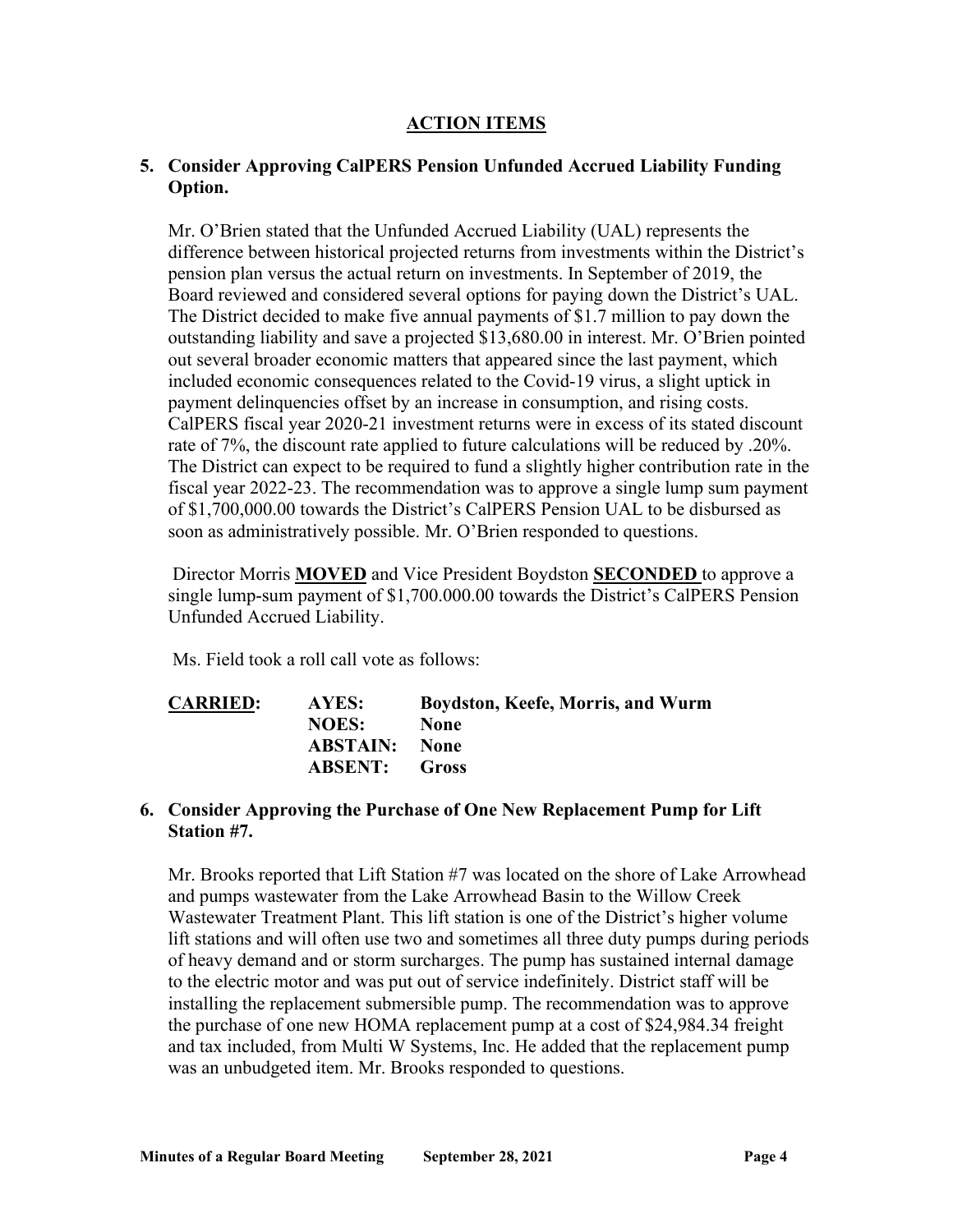Director Keefe **MOVED** and Vice President Boydston **SECONDED** to approve the purchase of one new HOMA replacement pump at a cost of [\\$24,984.35](https://24,984.35) freight and tax included, from Multi W Systems, Inc.

Ms. Field took a roll call vote as follows:

| <b>CARRIED:</b> | AYES:                | Boydston, Keefe, Morris, and Wurm |
|-----------------|----------------------|-----------------------------------|
|                 | <b>NOES:</b>         | <b>None</b>                       |
|                 | <b>ABSTAIN:</b> None |                                   |
|                 | <b>ABSENT:</b> Gross |                                   |

## **7. Consider Approving the Purchase of One New 150kw Diesel Generator for the Corporation Yard and One New 200kw Diesel Generator for North Bay Intakes.**

 to purchase two generators; one for the future Corporation Yard and one for the North Mr. Brooks commented that funds for the generators were from the Cal OES Community Power Resiliency Allocation to Special District Program Grant for [\\$300,000.00](https://300,000.00) that Ms. Cerri applied for and received. The grant money can be used for generators, generator supplies, and radio communications. The recommendation was Bay Intakes or Bernina Water Treatment Plant. The fiscal impact would be [\\$163,725.44](https://163,725.44) freight, tax, and AQMD permit included for both generators, leaving a balance of approximately \$[133,000.00](https://133,000.00) to purchase handheld radios, mobile radios, and repeaters. The grant funds must be expended by March 31, 2022.

 Director Keefe **MOVED** and Vice President Boydston **SECONDED** to approve the purchase of one new stationary 150kW diesel generator for the Corporation Yard at a North Bay Intakes or Bernina Water Treatment Plant at a cost of [\\$117,717.73](https://117,717.73) freight, cost of [\\$46,007.71](https://46,007.71) and one new trailer mounted 200kW diesel generator to be used at tax and AQMD Permit included, from Quinn Power Systems through Sourcewell.

Ms. Field took a roll call vote as follows:

| <b>CARRIED:</b> | AYES:                | Boydston, Keefe, Morris, and Wurm |
|-----------------|----------------------|-----------------------------------|
|                 | <b>NOES:</b>         | <b>None</b>                       |
|                 | <b>ABSTAIN:</b> None |                                   |
|                 | <b>ABSENT:</b> Gross |                                   |

### **8. Consider Voting for the Association of California Water Agencies (ACWA) Region 9 Board of Directors.**

 Ms. Cerri reported that the vote was for the ACWA Region 9 Board of Directors by recommended slate. The recommendation to the Board was to vote for the either voting for individual candidates or the Nominating Committee's Nominating Committee's recommended slate. Ms. Cerri responded to questions.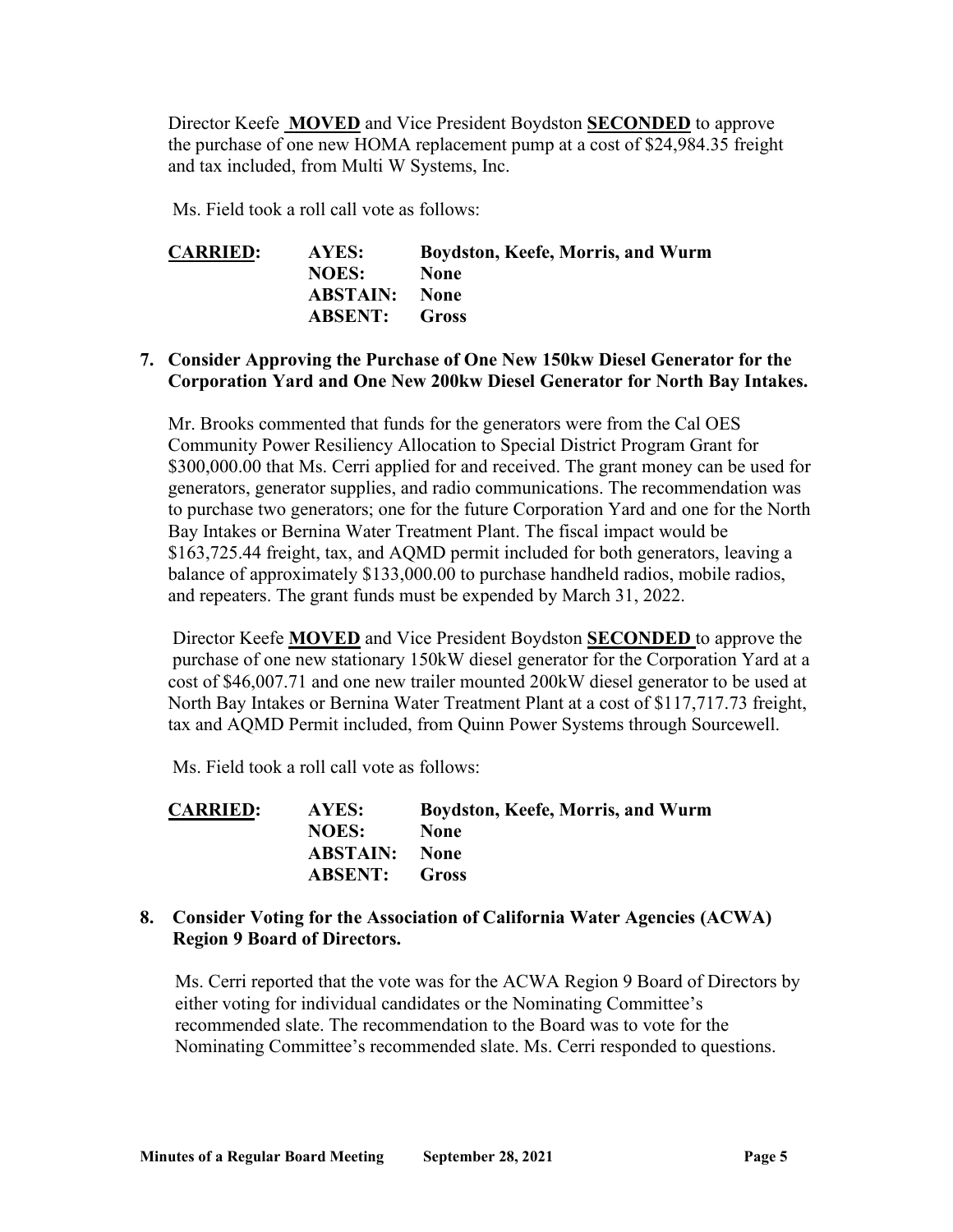Director Keefe **MOVED** and Vice President Boydston **SECONDED** to vote for the ACWA Region 9 Board of Directors in concurrence with the Nomination Committee's recommended slate.

Ms. Field took a roll call vote as follows:

| <b>CARRIED:</b> | AYES:                | Boydston, Keefe, Morris, and Wurm |
|-----------------|----------------------|-----------------------------------|
|                 | <b>NOES:</b>         | <b>None</b>                       |
|                 | <b>ABSTAIN:</b> None |                                   |
|                 | <b>ABSENT:</b> Gross |                                   |

### **9. Consider Adoption of Resolution No. 2021-11 to Continue Virtual Meetings Pursuant to AB 361.**

 pandemic that essentially suspends certain provisions of the Brown Act, allowing participate remotely without posting their location or allowing the public to access the location they're participating from, which would be required under normal Brown 361 goes into effect on October 1, 2021, and this essentially allows the District to are three parts to be met: (1) A declared state of emergency and, (2) state and local meeting in person would present imminent risks to the health and safety of attendees. The decision before the Board is a resolution making these findings as of October 1, Mr. Byrne reported that there has been an Executive Order in place during the legislative bodies to meet virtually. Mainly, AB 361 allows board members to Act conditions. The Executive Order expires on September 30, 2021. Assembly Bill make a decision if they want to have virtual meetings under certain conditions. There officials have imposed or recommend measures to promote social distancing, and (3) 2021, and would allow the first meeting in October to be held virtually. Pursuant to the law, every 30 days the Board would reconsider their position or reaffirm the resolution. He emphasized that this is only possible during a declared state of emergency. In response to a question, he stated that this could be placed on the consent calendar at future meetings.

 Director Keefe **MOVED** and Vice President Boydston **SECONDED** to adopt in person would present imminent risks to the health and safety of attendees. Resolution No. 2021-11 to continue remote meetings in October based upon the continued state of emergency for COVID-19 and find that (1) state and local officials have imposed or recommend measures to promote social distancing; and (2) meeting

Ms. Field took a roll call vote as follows:

| <b>CARRIED:</b> | AYES:                | Boydston, Keefe, Morris, and Wurm |
|-----------------|----------------------|-----------------------------------|
|                 | <b>NOES:</b>         | <b>None</b>                       |
|                 | <b>ABSTAIN:</b> None |                                   |
|                 | <b>ABSENT:</b> Gross |                                   |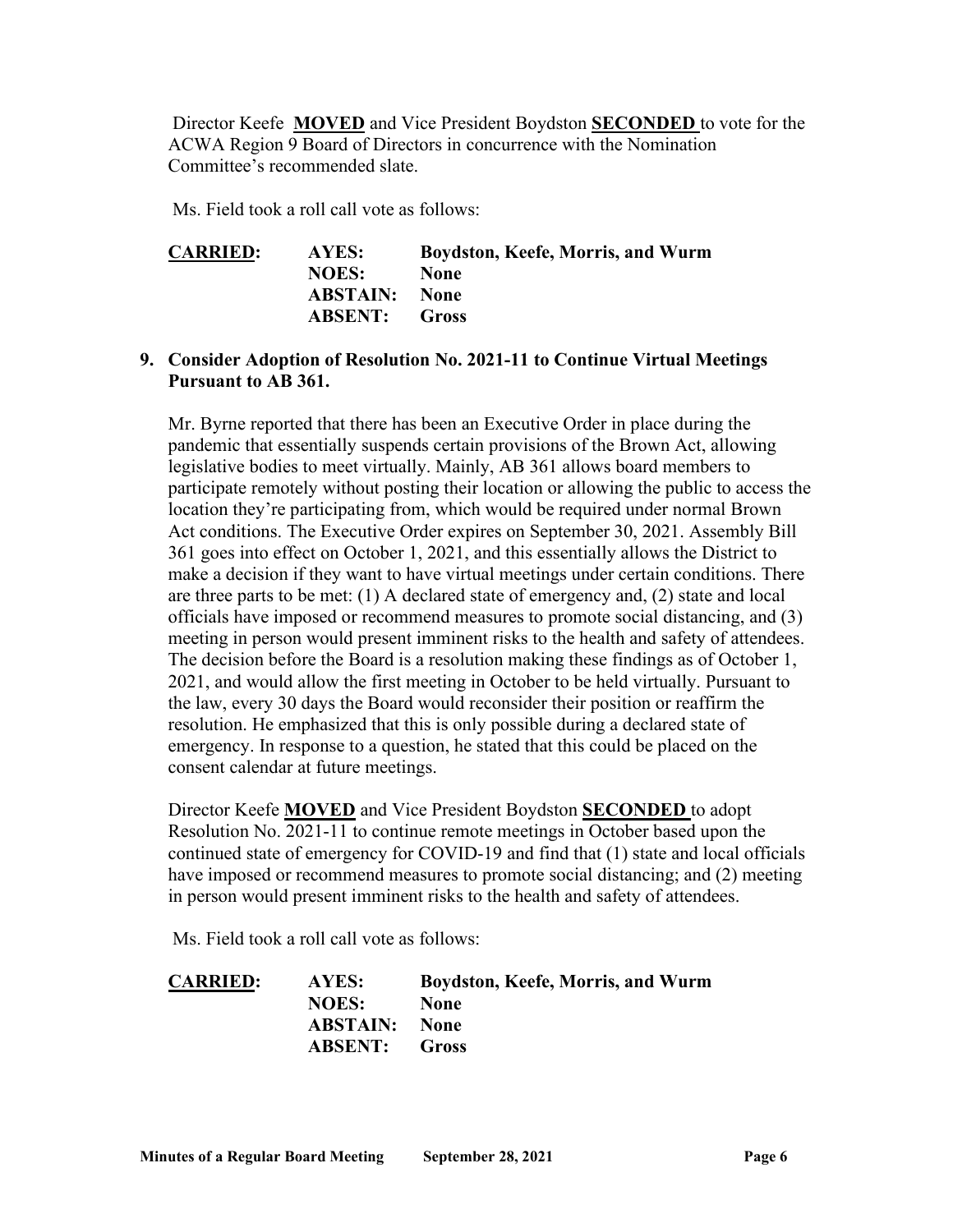# **BOARD MEMBER MEETINGS**

No Board members requested to attend any meetings.

# **BOARD MEMBER COMMENTS**

There were no Board member comments.

# **CLOSED SESSION**

 announced that he would be recusing himself from item 4, stating that he represented Mr. Byrne, Ms. Field, and Ms. Puckett went into the Closed Session to discuss items 1-4 at 6:07 p.m. Immediately following the announcement of the closed session, President Wurm Arrowhead Woods Architectural Committee, Inc. as their attorney. The Board, Ms. Cerri,

**1. Conference with Legal Counsel – Existing Litigation**  Paragraph (1) of subdivision (d) of Section 54956.9 Name of case: The City of Hesperia v. Lake Arrowhead Community Services District, et al., Case No. CIVIDS2019176

Ms. Puckett departed the closed session at approximately 6:37 p.m. and Ms. Field departed the closed session at approximately 6:38 p.m.

### **2. Public Employee Performance Evaluation**  Title: General Manager

Ms. Cerri departed the closed session at approximately 6:45 p.m.

 **Agency Designated Representative: Joseph Byrne, General Counsel 3. Conference with Labor Negotiators Unrepresented Employee: General Manager** 

 President Wurm departed the meeting at approximately 7:01 p.m. Ms. Cerri and Ms. Field returned to the closed session at approximately 7:00 p.m.

**Conference with Real Property Negotiators**  Property: Groundwater in Connection with Properties in Arrowhead Woods Agency Negotiators: Catherine Cerri, General Manager Negotiating Parties: Arrowhead Woods Architectural Committee, Inc. Under Negotiation: Price and terms of payment

# **OPEN SESSION**